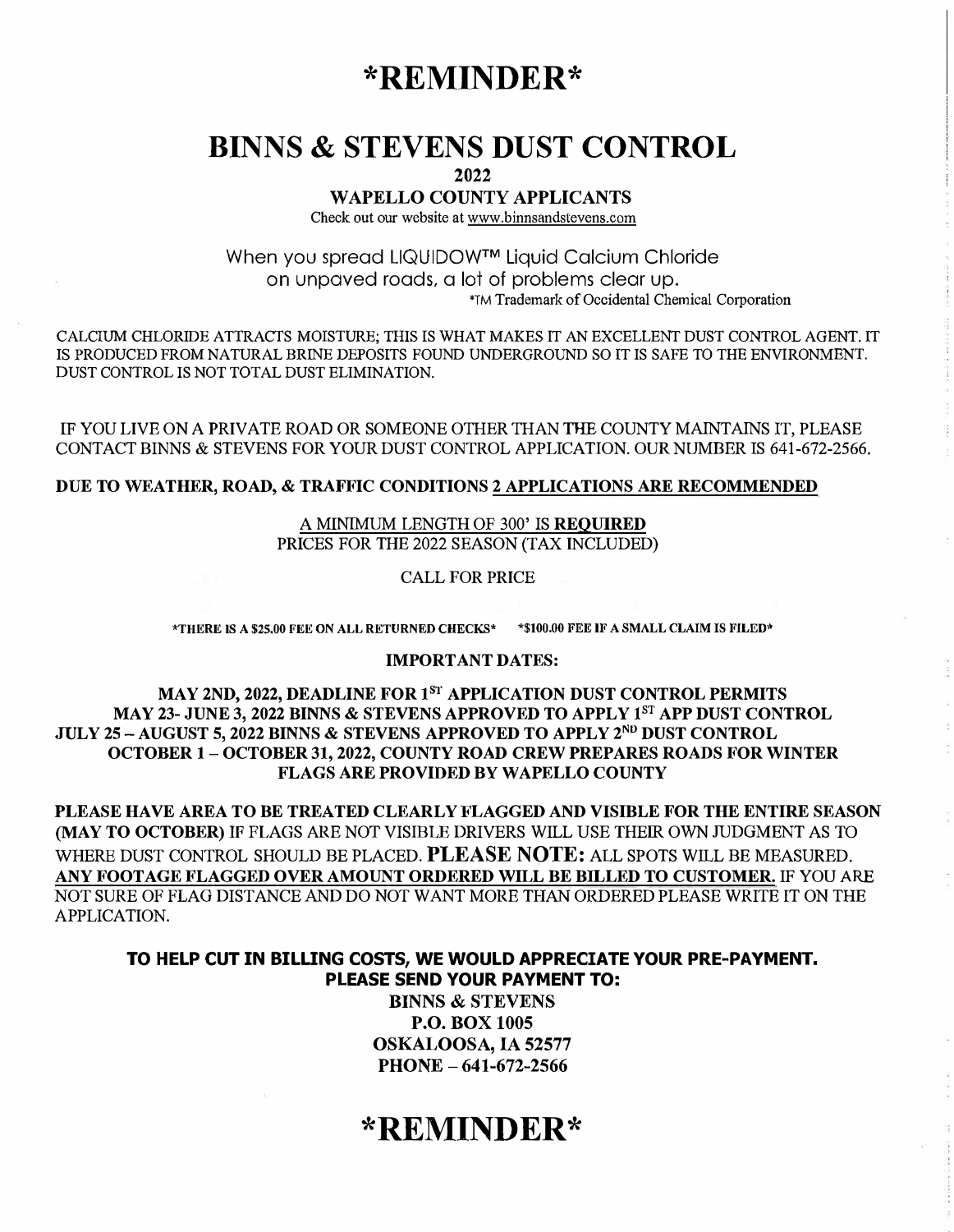## **Dust Control Procedure for Wapello County 2022**

Any person desiring to have dust control on a section of road under county jurisdiction shall abide by the following policies. All persons desiring dust control services in Wapello County shall apply for a dust control permit through a preapproved contractor by May 2<sup>nd</sup>, 2022. Dust control permit forms will be available from the pre-approved contractors. Applicants are required to provide all information requested on the permit form and return it to the contractor. There will be no fee for the Wapello County Dust Control permit. Payment for the dust control treatment will be made directly to the chosen contractor. Contractors will forward the permit application to the Wapello County Secondary Road Department for review and approval.

The normal, minimal treatment available will be 300 linear feet with the treatment being applied in one or two separate applications. Scheduling of these applications will be the responsibility of the resident-selected contractor. Wapello County will prepare the site prior to the application by the chosen contractor depending on the need to do so. The dust control treatment schedule will be an initial treatment placed May 23<sup>rd</sup> – June 3rd, 2022 and the second treatment placed July 25th - August 5<sup>th</sup>, 2022 weather permitting. Wapello County reserves the right to extend these dates according to weather and road preparation.

Each location treated for dust control shall be marked with 4 fluorescent lime green plastic flags provided by the contractor and also available at the Wapello County Secondary Road Department (proof of application will be required to obtain flags at the Secondary Road Department). The flags shall be placed on both sides of the road at each end of the dust control area and embedded in the road shoulder, at the break of the slope. The flags shall be placed at the time of permit application. It is the obligation of the applicant to keep all flags in place marking the limits of the dust control area for the entire season - failure to do so may result in loss of dust control. Grader operators will be instructed to avoid blading the marked dust control areas unless potholes over 1" in depth or washboarding develops.

It is the responsibility of the Wapello County Secondary Road Department to maintain the road system in Wapello County. If the road has deteriorated to the point where its condition constitutes an immediate hazard to traffic in the judgment of the county Engineer or his designee, it will be bladed immediately, with no compensation to the resident. In October, the county will prepare the dust control areas for winter which may include scarifying, blading and placing additional rock for surfacing.

All questions regarding dust control and material used should be directed to the contractors at the phone number shown below.

Wapello County will not guarantee the effectiveness of the dust control treatment, and any complaints concerning the quality will have to be handled between the resident and the contractor they selected.

### Sign-up deadline is May 2<sup>nd</sup>, 2022.

#### 2022 Important Dates: (weather permitting)

| May 2nd               | Dust control permits are due         |  |
|-----------------------|--------------------------------------|--|
| May 9th - May 20th    | Roads prepared for 1st application   |  |
| May 23rd - June 3rd   | Vendors apply dust control treatment |  |
| July 11th - July 22nd | Roads prepared for 2nd application   |  |
| July 25th - Aug 5th   | Vendors apply dust control treatment |  |
| Oct 1st - Oct 31st    | Roads prepared for winter            |  |

APPROVED DUST CONTROL PROVIDER

**BINNS & STEVENS** P.O. BOX 1005 OSKALOOSA, IA 52577 800-451-1744 Calcium Chloride